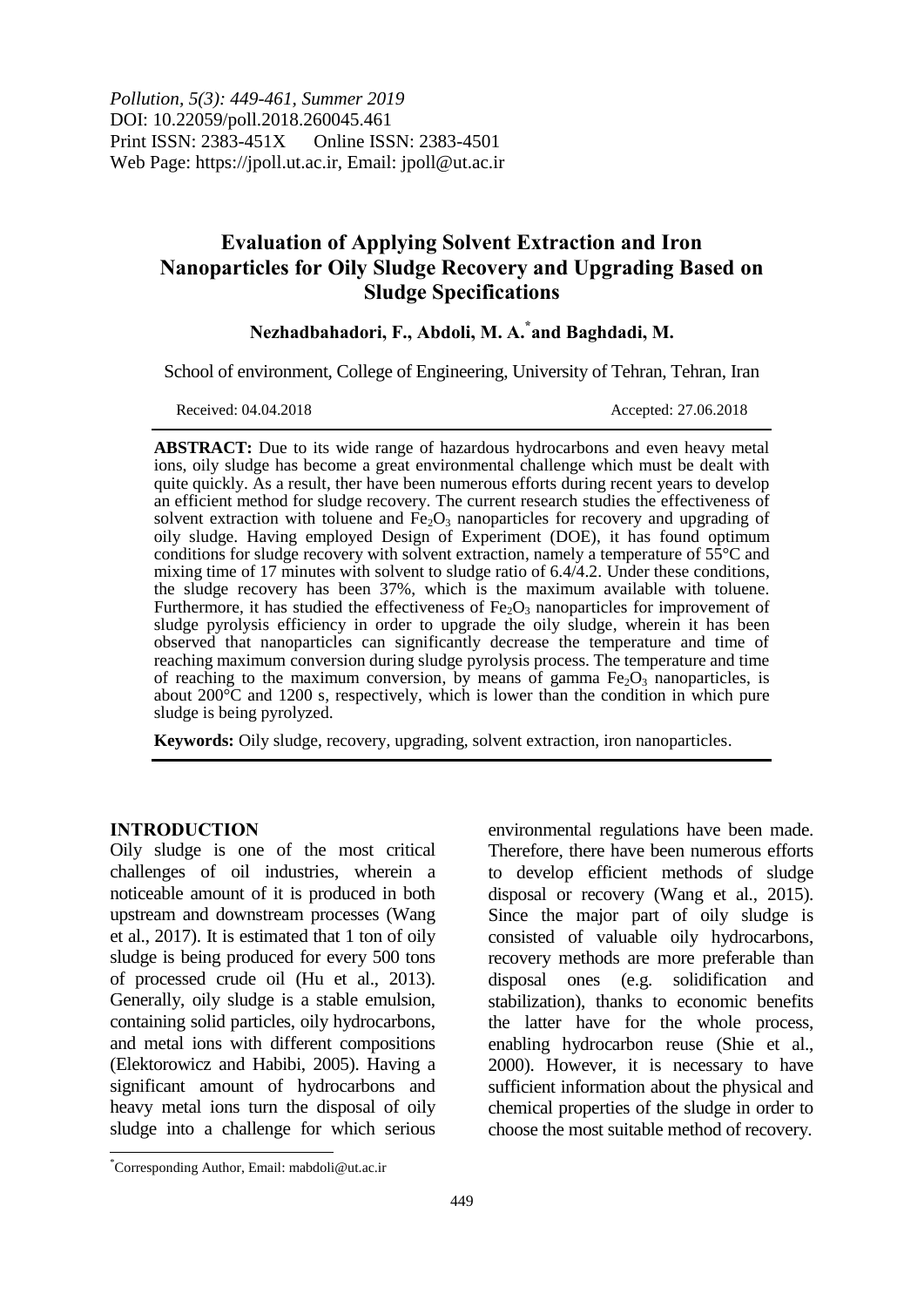A common approach for chemical analysis of oily sludge is to measure four different groups of hydrocarbons, namely (1) Saturated, (2) Aromatics, (3) Resins and (4) Asphaltenes, together known as SARA. These hydrocarbons are categorized based on their molecular weight, boiling point, and solubility in different solvents (Klein et al., 2006). Paraffin and cyclic alkanes are saturated hydrocarbons, while the three other categories (aromatics, resins, and asphaltenes) are a collection of different molecular types, whose molecular weight, aromaticity, and composition of heteroatom molecules rise when moving from aromatics to Asphaltene (Premuzic and Lin, 1999). The precipitated oily sludge in the petroleum storage containers are mainly consisted of heavier parts of crude oil such as paraffin and Asphaltene accompanied by water and solid sediments in minor amounts (Kim et al., 2004). Temperature and pressure drop in the movement of fluid from the tank to the outside is the main reason of paraffin precipitation (Erickson et al., 1993). On the other hand, asphaltenes are precipitated when lighter hydrocarbons such as n-pentane and n-heptane are present in the oil (Escobedo and Mansoori, 1997). Thus, it can be concluded that chemical properties and composition of each component play a key role in separation of each hydrocarbon group; therefore, it is quite necessary to have sufficient knowledge concerning the chemical composition of oily sludge in order to choose the most appropriate method of recovery.

Numerous methods have been proposed and developed for oily sludge recovery. Centrifuge (Cambiella et al., 2006) recovery by surfactants (Mao et al., 2015), thaw and freeze method (Zhang et al., 2012), pyrolysis (Liu et al., 2015) and solvent extraction (Hu et al., 2015) are among the methods, greatly applied for oily sludge recovery. Although each method has advantages and disadvantages, solvent extraction has displayed higher

efficiency in hydrocarbon recovery<br>(Zubaidy and Abouelnasr, 2010). and Abouelnasr, 2010). Moreover, due to feasibility of solvent recovery and reuse, this method is environmentally safer than the others, being economically more beneficial due to its low operational costs as well (Taiwo and Otolorin, 2009). In order to reach higher degrees of recovery and sludge purification, recovery methods must usually be accompanied by an upgrading method that facilitates higher hydrocarbon recovery (Bartilucci et al., 1989).

Biological degradation (Lazar et al., 1999) by means of biosurfactants (Yan et al., 2012) as well as application of membrane technologies (Padaki et al., 2015) are the most important efforts, which have been carried out in order to develop an effective method for oily sludge upgrade with high efficiency and low operational costs. However, development of nanotechnology along with quick expansion of nanomaterials' application in different fields (esp., environmental protection and resources recovery) (Liu, 2006) has attracted researchers' attention towards nanostructures for hydrocarbon recovery and sludge upgrade (Guo et al., 2015, Almao, 2012). There have been some successful efforts of using nanoparticles for hydrocarbon recovery during recent years. For instance, Nassar et al. (2011) studied the impact of Fe, Co, Ti, Mg, Ca, and Ni oxide nanoparticles on asphaltene adsorption and oxidation, achieving the following trend for efficiency of utilized nanoparticles:  $CaO > Co<sub>3</sub>O<sub>4</sub>$  $Fe<sub>3</sub>O<sub>4</sub> > MgO > NiO > TiO<sub>2</sub>$ . Sahebnazar et al. (2017) applied zero-valent Fe nanoparticles in order to upgrade the oily sludge recovery and managed to have separation efficiency increased by 27%.

The research has conducted a detailed study on the specification and composition of the oily sludge, sampled from Iran oil fields, and based on its results, solvent extraction with toluene and nanoseparation with gamma  $Fe<sub>2</sub>O<sub>3</sub>$  nanoparticles have been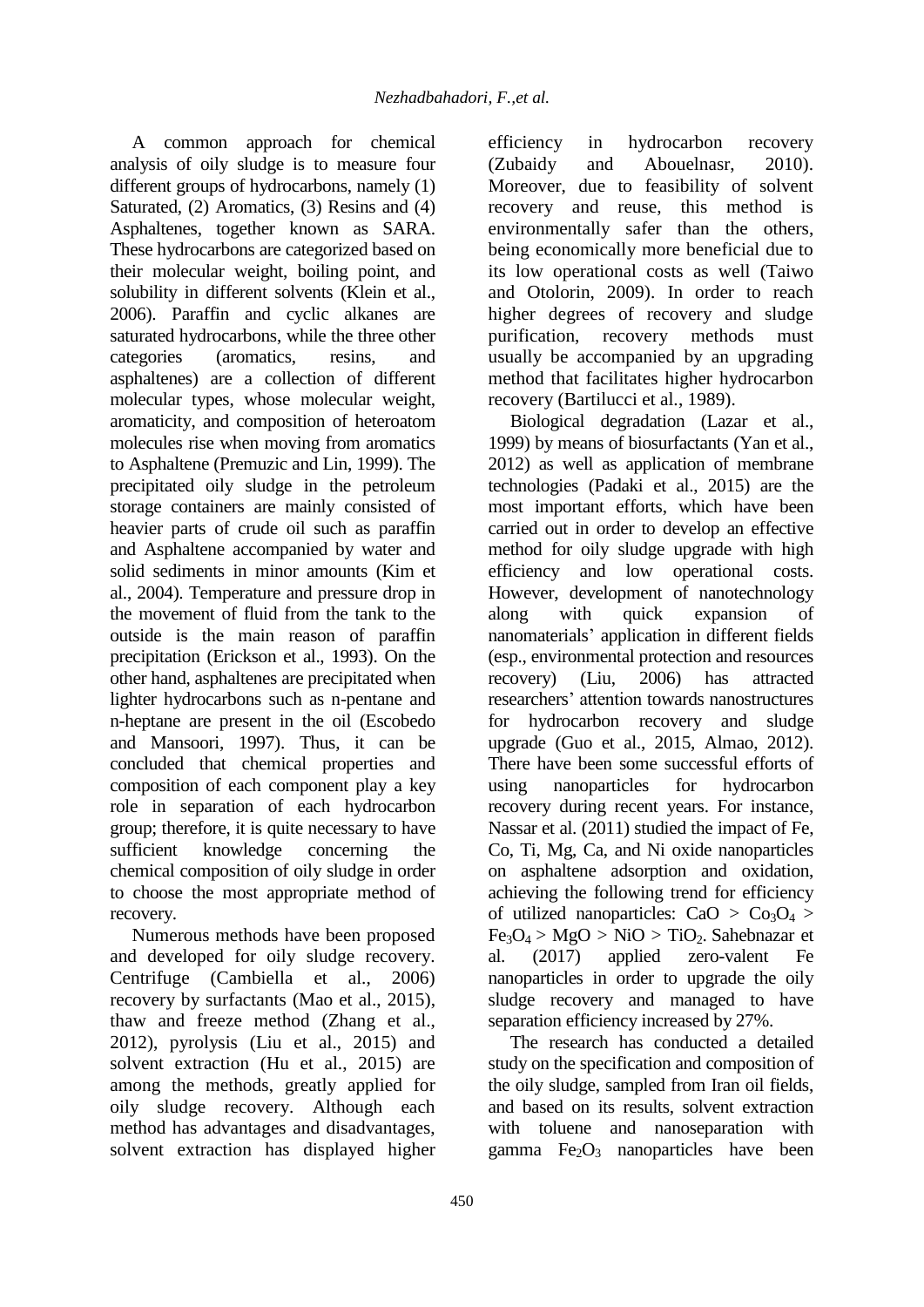studied as recovery and upgrade methods, respectively. In order to find the best operational conditions for solvent extraction process so that it could lead to maximum recovery percentage, the study applied experimental design with Response Surface Methodology (RSM). In order to evaluate the catalytic effect of iron nanoparticles on hydrocarbon recovery and sludge upgrading processes, thermogravimetric analysis (TGA) has been utilized to study the impacts of nanoparticles on kinetics of sludge upgrade.

# **MATERIALS AND METHODS**

The studied oily sludge in this research were sampled and separated from Iran oil fields. For the purpose of sampling, the research employed a polycarbonate pipe, 2 m long and 10 cm in diameter, equipped with a rubber inner piston. Considering the geographical conditions of the sampling zone, five different samples from different points were made and labelled A, B, C, D, and E. Besides, in order to have a homogenous sample, a good representative of each point, sampling was done from the surface up to the depth of 1 m in the soil. Regarding the variety of sampling points, these five samples can be good indices of the oily sludge of the whole field.

The first step of recovery process design involved determination of chemical and physical properties of the oily sludge along with its chemical composition. Table 1 shows the standard methods for determination of chemical and physical properties of the sludge, important in recovery process design.

**Table 1. Standard methods for measuring physical and chemical properties**

| Specification     | <b>Standard method of</b><br>measurement |
|-------------------|------------------------------------------|
| Density           | ASTM D4052 (Azad et al., 2012)           |
| Ash Content       | ASTM D482 (Demirbas, 2003)               |
| <b>Heat Value</b> | ASTM D240 (Mofijur et al., 2013)         |

Density is one of the key parameters for separation processes like solvent extraction. Moreover, density can provide a vision about the percentage of light hydrocarbons in the sludge matrix. Also, ash content is quite useful to study the kinetic effect of nanoparticle, via TGA. What is more, heat value can be a good index of the potential of recover of the hydrocarbons. The greater the heat value of the sludge, the higher the recovery of hydrocarbon potential and the more economical, the whole process.

Oily sludge composition measurement is divided into two steps. In the first, the composition of different groups of hydrocarbons is determined by SARA tests, wherein saturated, aromatic, resin, and asphaltene hydrocarbons content in the oily sludge is measured (Lima et al., 2014).

The standard method of IP-143 was followed so that SARA hydrocarbons could be determined (Kord and Ayatollahi, 2012). This method employed gas chromatographer, equipped with flame ionization detector (FID) to scan the quartz rods, the length and diameter of which were 15.2 cm and 1 mm, respectively, all coated with silica particles homogenously. FID functioned with pure hydrogen, with a flow rate of 160 ml/min, as well as air, with a flow rate of 2 L/s.

The oily sludge dissolved in dichloromethane (DCM) whose concentration was 20 mg/L. About 10 to 20 micrograms of the sample got poured onto the activated rods. Then, the sample was exposed to hexane for 30 minutes, to toluene for 10 minutes, and to the 95:5 mixture of DCM and methanol for 4 minutes, respectively. Between each step, the rods got dried with air for about 3 minutes (Fan et al., 2002). Then, saturated, aromatic, resin, and asphaltene hydrocarbons composition in the sludge sample was determined by pick graphs, resulted from chromatography.

The second step for studying the composition of oily sludge is to determine some trace elements that noticeably affect the recovery process. Although the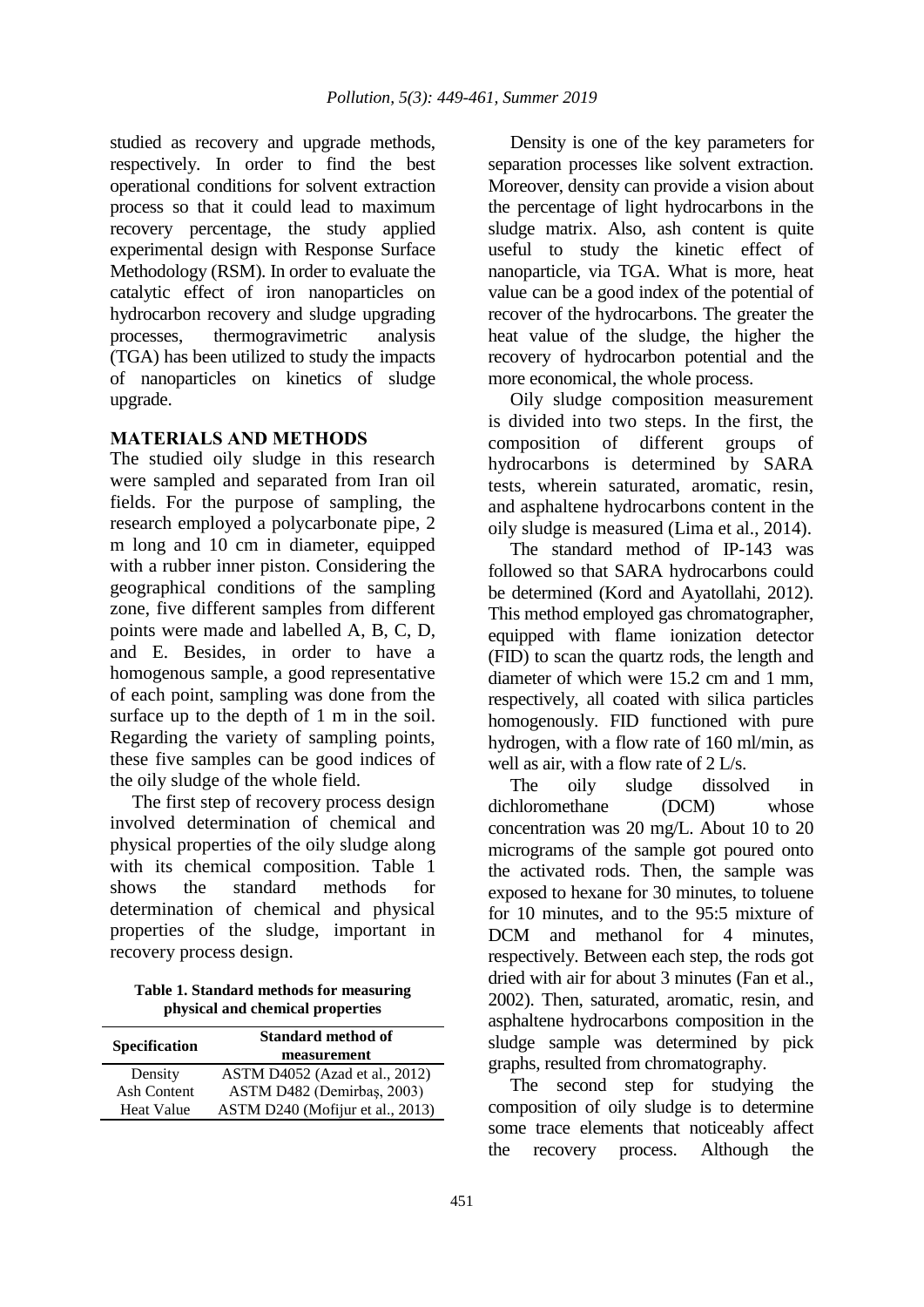composition of metals like Li, V, Ni, Ti, and Na are minor in oily sludge, even such minor contents can be significantly effective on the efficiency of recovery methods. In order to determine these metals' composition in the samples, ASTM D5863 was utilized, being based on atomic mass spectroscopy (Ancheyta et al., 2002). Potassium is another metallic element that can be influential, even in slight amounts, on both solvent extraction and nanoparticles effectiveness, which is due to its fairly high chemical activity (Lin et al., 2002). Potassium content is determined by ASTM D7111-16 (Faber and Brodzik, 2017). Similarly, sulfur is potential to have destructive effects on the performance of nanoparticles and the solvent in solvent extraction process, due to its capability of making thiol bonds. Besides, presence of sulfur molecules in the process environment increases the level of corrosion (Fang et al., 2008). In order to measure the sulfur content in the oily sludge sample, UOP 864 standard method has to be employed.

For measuring the hydrocarbon recovery percentage, the first step is to make a proper mixing between solvent and sludge. For so doing, a solvent (toluene) and sludge sample with definite ratio got blended, using (RTC Baic, Germany) heater-stirrer. The composition of each sample after the mixing was determined by gas chromatography. The temperature of FID in these experiments was 300°C with

 $N_2$ , used as the carrier gas.<br>There are numero are numerous operational parameters which can significantly affect the efficiency of solvent extraction process. One of the main purposes of this research is to optimize them so that it can obtain maximum hydrocarbon recovery from oily sludge. Temperature, solvent to sludge ratio, mixing time, mixing velocity, and pressure are the most important factors to directly affect the performance of solvent during extraction. Therefore, designing some experiments seems to be necessary to find the optimum conditions. Thanks to their more intense impact than the other parameters, the research chose temperature, mixing time, and solvent to sludge ratio, using Response Surface Methodology (RSM) to design the experiments and analyze the results.

A set of mathematical operations and statistical techniques, RSM is used to make experimental models. It was first invented by Box and Draper (1987) to model the experimental responses; however, it gradually was developed to model numerical experiments as well. Application of RSM not only decreases the experiments' costs, but simplifies a big complicated problem to smaller and simpler problems (Kim and Na, 1997). There are two common models to design RSM experiments: Central Composite Design (CCD) and Box-Behnken Design (BBD) (Ferreira et al., 2007, Cho and Zoh, 2007). The number of tests are usually more, in the former (CCD) than the latter (BBD), thus covering a greater range of effects are covered (Muthukumar et al., 2004). The current research employed CCD to design the experiments by RSM. Table 2 shows the results of experiments' design for toluene, considering temperature, mixing time, and solvent to sludge ratio as the key parameters that affect the solvent extraction process.

According to the results from Table 2, 31 different runs were proposed for toluene in which hydrocarbon recovery had to be measured experimentally. Then, according to the values of hydrocarbon recovery in each run, the optimum conditions for obtaining the maximum percentage of recovery was determined.

 $Fe<sub>2</sub>O<sub>3</sub>$  nanoparticles, used in this research, were bought from (Neutrino®, Iran) and their specification can be seen in Table 3.

To determine the size and specifications of  $Fe<sub>2</sub>O<sub>3</sub>$  nanoparticles, SEM was performed, using MIRA3 (TESCAN, US). SEM magnitude was set at 200 kx and the scale remained 200 nm. Figure 1 shows the SEM of  $Fe<sub>2</sub>O<sub>3</sub>$  nanoparticle.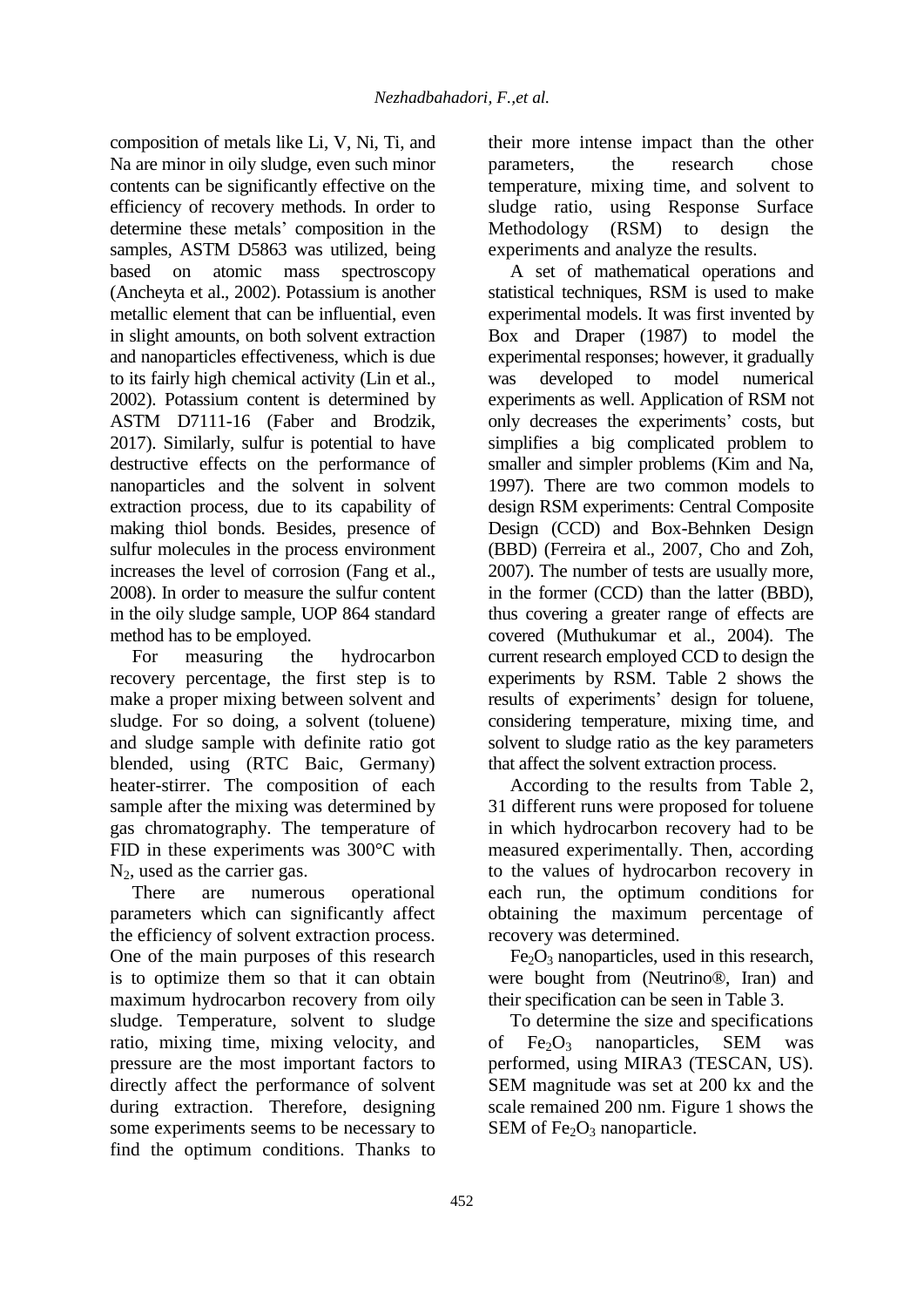| Pollution, 5(3): 449-461, Summer 2019 |  |  |  |  |
|---------------------------------------|--|--|--|--|
|---------------------------------------|--|--|--|--|

| <b>Run Order</b> | Temperature (°C) | Time (min) | <b>Solvent</b> | <b>Sludge</b>  | <b>Recovery</b><br>(%) |
|------------------|------------------|------------|----------------|----------------|------------------------|
| $\mathbf{1}$     | 37.500           | 15         | 5              | 5              | 29.41                  |
| $\sqrt{2}$       | 50.000           | $10\,$     | 6              | 6              | 49.80                  |
| 3                | 50.000           | 10         | $\overline{4}$ | $\overline{4}$ | 33.33                  |
| $\overline{4}$   | 37.500           | 20         | 5              | 5              | 36.86                  |
| 5                | 25.000           | 15         | 5              | 5              | 36.47                  |
| 6                | 50.000           | 10         | $\overline{4}$ | $\overline{4}$ | 24.93                  |
| $\tau$           | 50.000           | 15         | 5              | 5              | 32.01                  |
| $\,8\,$          | 37.500           | 15         | 5              | 5              | 25.46                  |
| 9                | 50.000           | 20         | $\overline{4}$ | 6              | 40.73                  |
| 10               | 37.500           | 20         | 6              | $\overline{4}$ | 30.19                  |
| 11               | 37.500           | 15         | 5              | 5              | 28.82                  |
| 12               | 25.000           | 20         | 6              | $\overline{4}$ | 43.96                  |
| 13               | 37.500           | 15         | 5              | 5              | 23.73                  |
| 14               | 50.000           | 20         | $\overline{4}$ | $\overline{4}$ | 28.03                  |
| 15               | 37.500           | 10         | 6              | 6              | 26.35                  |
| 16               | 50.000           | 15         | 5              | 5              | 35.39                  |
| 17               | 25.000           | 15         | 5              | 5              | 40.06                  |
| 18               | 37.500           | 15         | 5              | 5              | 28.23                  |
| 19               | 25.000           | 10         | 6              | $\overline{4}$ | 29.42                  |
| 20               | 37.500           | 10         | 6              | $\overline{4}$ | 25.68                  |
| 21               | 50.000           | 15         | 5              | 5              | 26.26                  |
| 22               | 37.500           | 15         | 5              | 6              | 25.09                  |
| 23               | 37.500           | 10         | 5              | 5              | 28.23                  |
| 24               | 25.000           | 20         | $\overline{4}$ | $\overline{4}$ | 35.49                  |
| 25               | 37.500           | 20         | $\overline{4}$ | 6              | 40.09                  |
| 26               | 25.000           | 15         | 6              | 5              | 34.12                  |
| 27               | 50.000           | 15         | $\overline{4}$ | 5              | 39.39                  |
| 28               | 37.500           | 20         | 6              | 6              | 27.46                  |
| 29               | 25.000           | 10         | $\overline{4}$ | 6              | 31.17                  |
| 30               | 25.000           | 20         | 6              | 6              | 36.07                  |
| 31               | 37.500           | 10         | $\overline{4}$ | 6              | 28.93                  |

**Table 1. The results of** *DOE* **using RSM with CCD model**

**Table 2. Fe2O<sup>3</sup> Nanoparticles specifications**

| Formula               | Fe <sub>2</sub> O <sub>3</sub> |
|-----------------------|--------------------------------|
| Phase                 | Gamma                          |
| Purity                | 99%                            |
| Average Particle size | $30 \text{ nm}$                |
| $SSA^*$               | $50 \text{ m}^2/\text{g}$      |
| Morphology            | Spherical                      |
| Density               | 5.24 $g/cm3$                   |
| Appearance            | Red brown powder               |
| Molecular weight      | 159.69 $g/mol$                 |

\* Specific surface area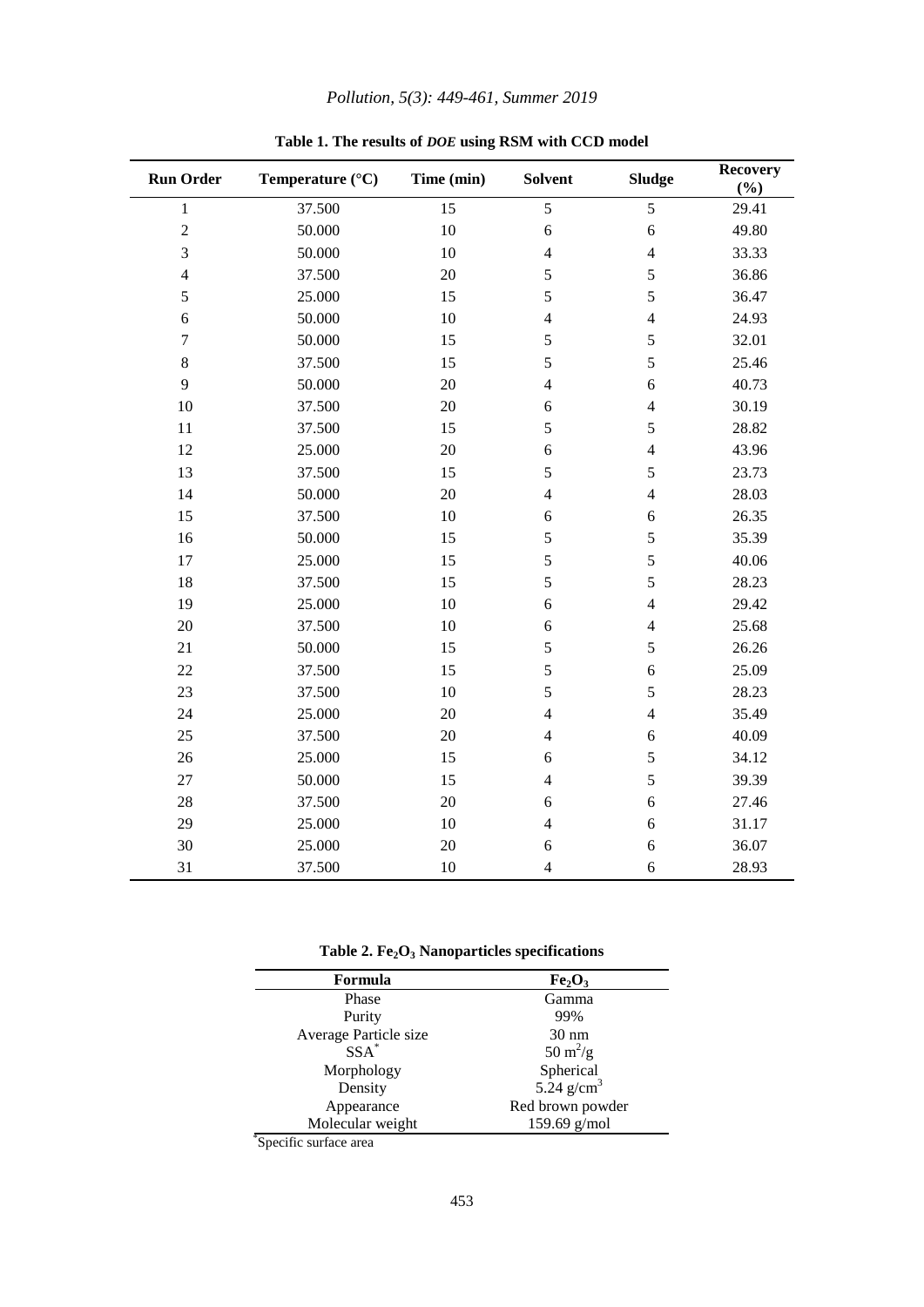

**Fig. 1. SEM image of Fe2O<sup>3</sup> nanoparticle**

As it can be seen in Figure 1,  $Fe<sub>2</sub>O<sub>3</sub>$ nanoparticle size fluctuated between 11nm and 25nm.

TGA is a thermal method for kinetic study of the pyrolysis process that simultaenously can give useful information concnering the range of hydrocarbons in the sample (Liu et al., 2015). In this study, TGA was perofrmed by METTLER TOLEDO, Switzerland, using 70  $\mu$ L alumina oxide as the standard solution. The heating rate equal to 20°C/min got selected

thanks to its similarity to the real conditions in industrial scale. The temperature rose from  $25^{\circ}$  to  $600^{\circ}$ C, covering nearly all hydrocarbons which were valuable to be recovered and reused. To avoid nanoparticles agglomeration, the mixture of nanoparticle and oily sludge was ultrasonicated for 30 minutes in 50°C.

# **RESULTS AND DISCUSSION**

Table 4 shows the results of sludge specification for five samples A, B, C, D, and E, being five different sampling points.

It can be concluded from Table 4 that in all five samples, the majority of the hydrocarbon content was consisted of saturated hydrocarbons, which are usually valuable and worth getting recovered. This justifies the use of recovery and upgrading methods. Moreover, the lower amounts of heavy asphaltene compounds, which make distillation and hydrocarbon reuse difficult, was another reason for the methods to be economically reasonable to recover the oily sludge, studied in this research. Besides, minor amounts of metals and sulfur shows that recovery and upgrading process could be performed without any chemical interfering effects of these elements.

| <b>Sample</b>                           |                      |        |       | <b>Results</b> |       |       |
|-----------------------------------------|----------------------|--------|-------|----------------|-------|-------|
|                                         | <b>Specification</b> | A      | B     | C              | D     | Е     |
| Saturated hydrocarbon content (mass %)  |                      | 47.3   | 46.5  | 62.4           | 50.3  | 49.8  |
| Aromatic hydrocarbon content (mass %)   |                      | 23.7   | 20.7  | 13.4           | 20.9  | 19    |
| Resin hydrocarbon content (mass %)      |                      | 21.6   | 22.1  | 17.4           | 22.3  | 24.1  |
| Asphaltene hydrocarbon content (mass %) |                      | 7.4    | 10.7  | 6.8            | 6.5   | 7.1   |
| Density $(g/ml)$                        |                      | 1.283  | 1.315 | 1.259          | 1.180 | 1.087 |
| Ash Content (mass %)                    |                      | 40.6   | 55.2  | 39.9           | 41.3  | 43.4  |
| Li Content $(mg/Kg)$                    |                      | 9.6    | 4.7   | 5.4            | 9     | 9.7   |
| V Content $(mg/Kg)$                     |                      | 47     | 27    | 26             | 48    | 53    |
| Ni Content $(mg/Kg)$                    |                      | 9.5    | 4.8   | 5.4            | 9     | 9.7   |
| Ti Content (mass %)                     |                      | 0.12   | 0.10  | 0.07           | 0.12  | 0.16  |
| Na Content (mass %)                     |                      | 0.65   | 0.54  | 0.97           | 0.82  | 0.81  |
| K Content (mass $\%$ )                  |                      | 0.30   | 0.20  | 0.20           | 0.25  | 0.36  |
| Sulfur Content (mass %)                 |                      | 1.5    | 1.7   | 1.1            | 1.3   | 0.1   |
| Heat Value $(MJ/Kg)$                    |                      | 13.565 | 7.090 | 5.895          | 7.685 | $***$ |

**Table 3. The specification of oily sludge samples from different points of sampling**

\*Measured at 25 °C

It was impossible to be measured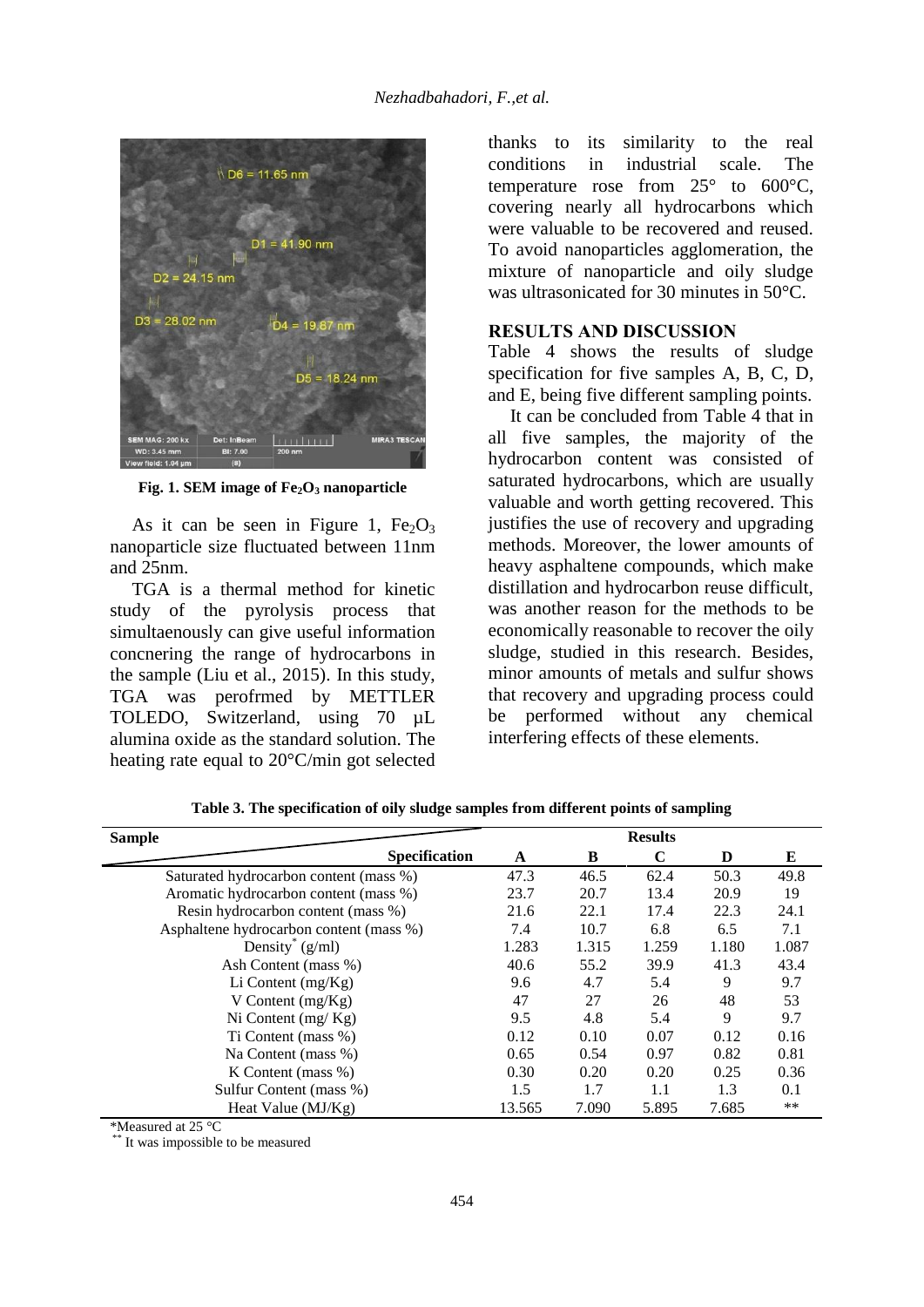Mineral ions such as Na and K increase the salinity of the sludge, causing great challenges in the process of recovery and upgrade. Low amounts of Na and K in the studied samples shows that the salinity level of the sludge was not too high to bring any challenge for the recovery process and put the whole process at the risk of corrosion.

In order to avoid repetition of the experiments and considering the similarity between the composition of the five samples, a homogenous sample with equal composition of samples A, B, C, D, and E was produced via mixing them. The tests of solvent extraction and upgrade with nanoparticles was carried out, using this combined sample.

Considering the results of DOE in Table 2, the experiments of liquid extraction were designed for toluene and the optimum point got determined. The regression of 0.9652 for DOE results indicates great sufficiency and accuracy of the proposed model by RSM. Figure 2 shows the normal distribution of the data for toluene.

Figure 2 shows the results distribution and deviation from the normal line. As it can be seen in this figure, there was no significance difference between the results of the model and the normal distribution (the diameter line), showing the model's validity for experiment design. As the results got closer to the normal lines, the model would become more sufficient for designing the experiments and the results would be more accurate.

Figure 3 illustrates the graph of sequence of the experiments for oily sludge extraction with toluene. Obviously, there was no rational relation between the results, showing that the runs were totally random and the model was valid in this way, too.

The  $R^2$  coefficient which stands above 0.95 and the negligible deviation between  $R<sup>2</sup>$  and R-adjusted shows great accuracy of the results from the suggested model by CCD method.

Figure 4 shows the effects of mixing time and temperature on hydrocarbon recovery with toluene from the oily sludge sample, studied in this research.



**Fig. 2. Normal distribution graph of the data for solvent extraction with toluene**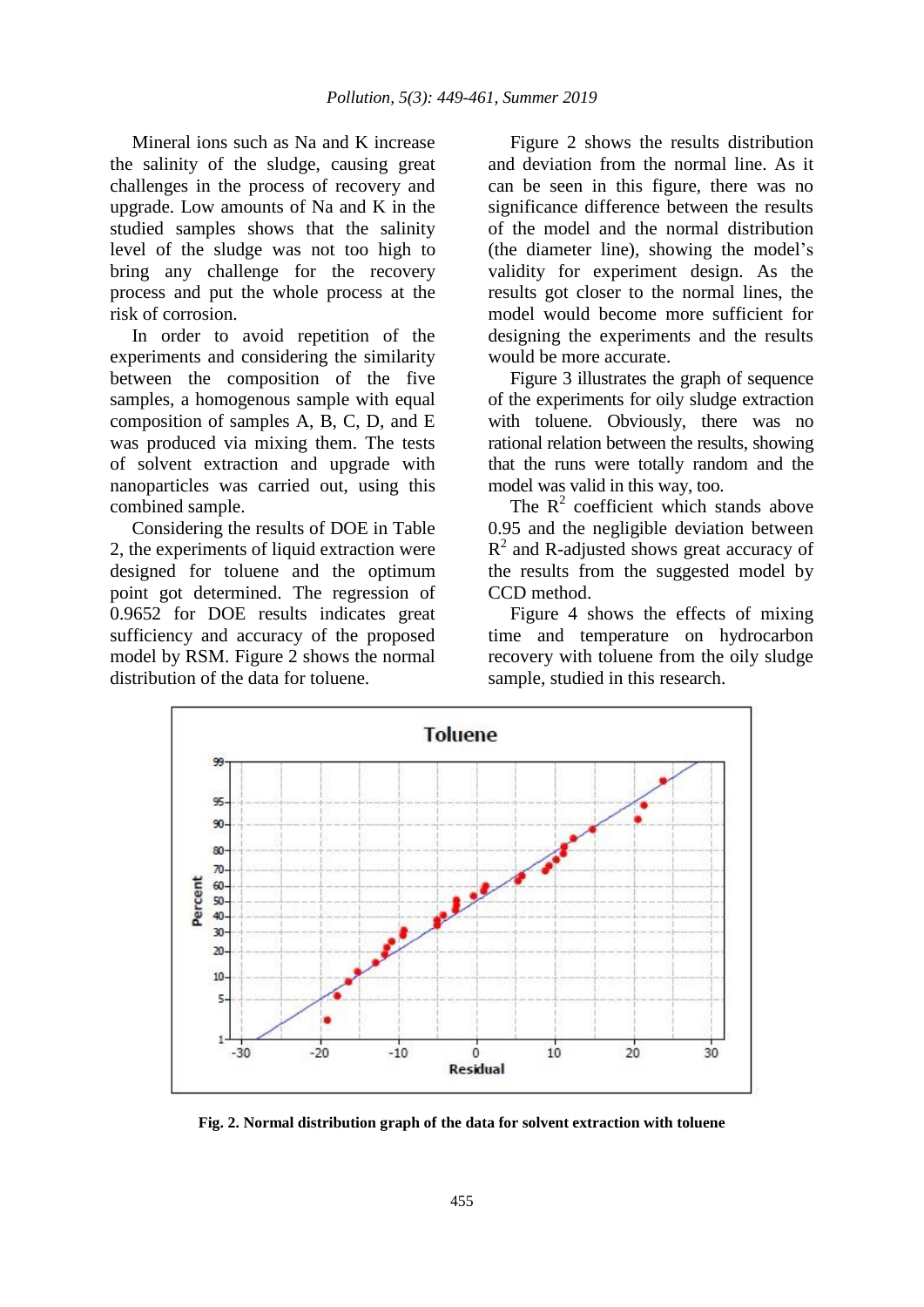*Nezhadbahadori, F.,et al.*



**Fig. 3. The graph of sequence of experiments for oily sludge extraction with toluene**

|  |  |  | Table 5. presents the analysis of variance (ANOVA) for the statistical model. |
|--|--|--|-------------------------------------------------------------------------------|
|--|--|--|-------------------------------------------------------------------------------|

| Level  |         | Mean                  | SD    |
|--------|---------|-----------------------|-------|
| 19.825 |         | 28.230                | ∗     |
| 25     | $\circ$ | 38.970                | 8.337 |
| 37.5   | 13      | 30.099                | 7.305 |
| 50     | O       | 37.201                | 9.551 |
| 55     |         | 26.260                | ∗     |
|        |         | $R^2 = 0.9652$        |       |
|        |         | R-adjusted = $0.9326$ |       |



**Fig. 4. (A) Surface plot of sludge recovery with toluene for time and temperature; (B) contour plot of sludge recovery with toluene for time and temperature;**

As it can be seen in Figure 4, toluene recovered hydrocarbon more efficiently in higher temperatures. Since toluene is a non-polar solvent, its affinity towards nonpolar compounds was higher. Furthermore, non-polar compounds of oily sludge like asphaltene and long-chain compounds have higher boiling points in comparison to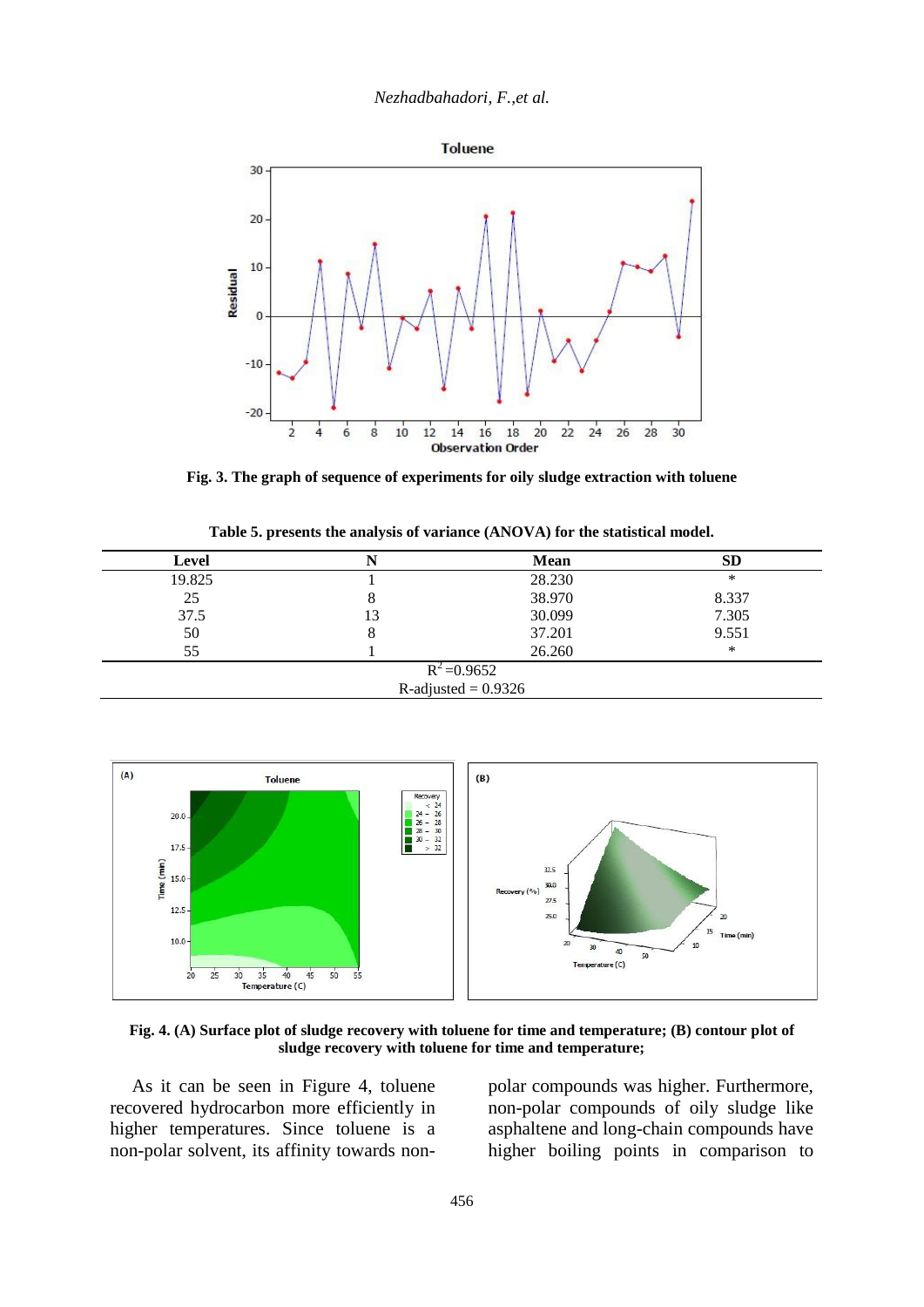polar compounds; therefore, as the temperature rose, the composition of nonpolar compounds grew. With polar compounds evaporated, their undesirable interactions with toluene molecules reached a minimum level, and the recovery percentage of non-polar hydrocarbons increased consequently.

As for the mixing time, a similar trend was observed. It was reasonable to expect that as the mixing time rose, more hydrocarbons dissolved in the solvent and the recovery percentage increased, consequently. Based on Figure 4, one can conclude that a temperature of about 50°C and greater time of mixing provided better conditions to obtain higher recovery percentage.

Figure 5 shows the effects of solvent to sludge ratio for toluene.

According to Figure 5, the greater the solvent to sludge ratio, the better the hydrocarbon recovery. In a zone wherein

the amounts of solvent and sludge were close to one another, i.e., solvent to sludge ratio was about 1, the minimum recovery percentage occurred; however, in zones wherein solvent amount surpassed the sludge, the recovery percentage increased subsequently and predictably.

According to the results from Figures 4 and 5, the optimum conditions to achieve maximum recovery percentage could be determined as Table 5. In such conditions, the solvent extraction test with toluene was applied and the obtained value for hydrocarbon recovery under these was 37.24%.

 $Fe<sub>2</sub>O<sub>3</sub>$  nanoparticles were used to improve the kinetics of the oily sludge recovery, with TGA used to study the effects of nanoparticles on sludge upgrade. Figure 6 shows the effect of  $Fe<sub>2</sub>O<sub>3</sub>$ nanoparticles on the degree of conversion in sludge pyrolysis process.



**Fig. 5. (A) surface plot of sludge recovery with toluene for solvent to sludge ratio; (B) contour plot of sludge recovery with toluene for solvent to sludge ratio**

**Table 6. Optimum conditions for toluene in order to obtain maximum hydrocarbon recovery from oily sludge**

| <b>Parameter</b>                | <b>Optimum Value</b> |  |
|---------------------------------|----------------------|--|
| Temperature $(^{\circ}C)$       | 55                   |  |
| Mixing time (min)               |                      |  |
| Solvent to sludge ratio (wt:wt) | 6.4/4.2              |  |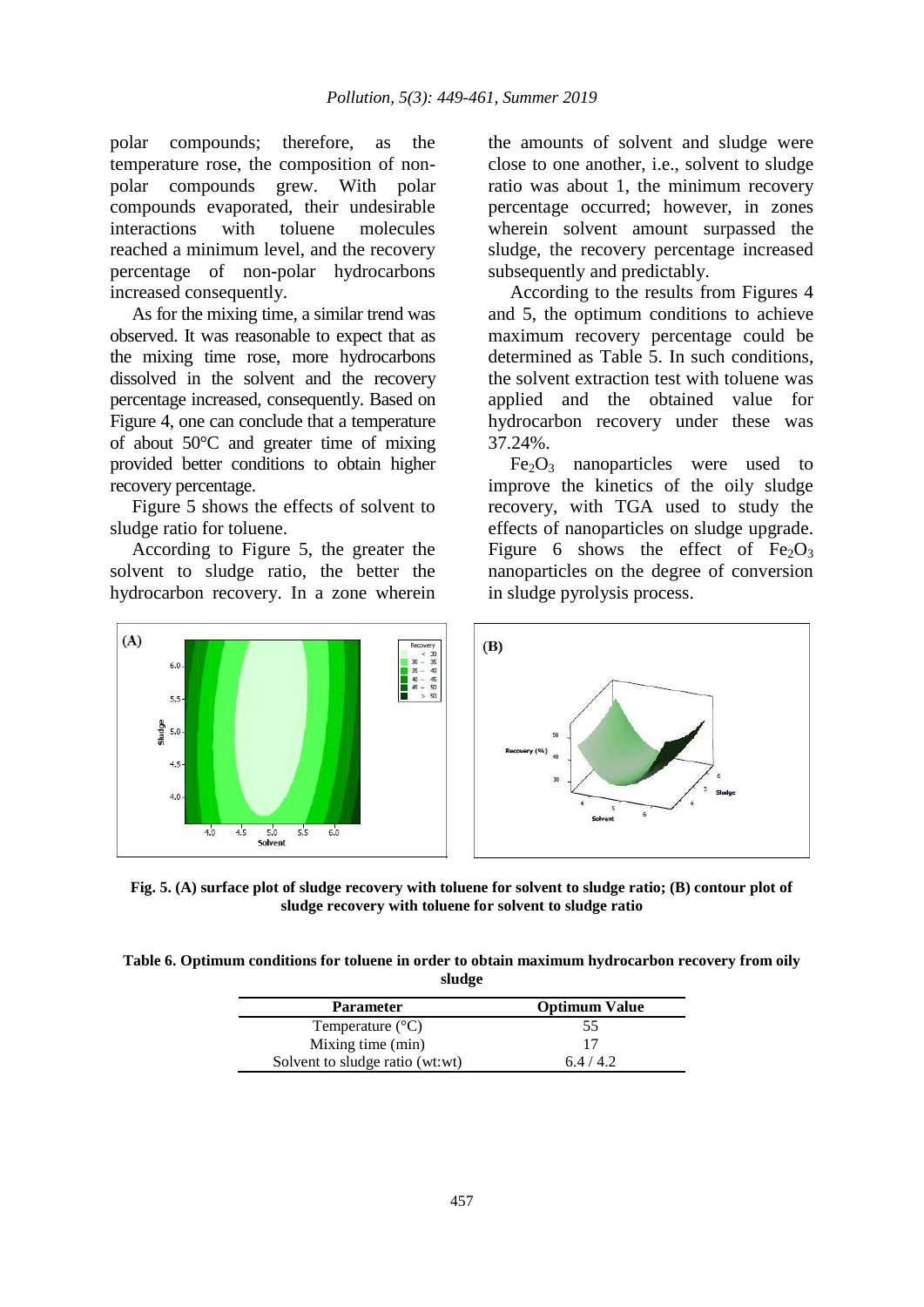

**Fig. 6. The effect of Fe2O<sup>3</sup> nanoparticles on the trend of conversion degree vs temperature in oily sludge pyrolysis**

X is the degree of conversion, calculated as following:

$$
X = \frac{w}{w_i - w_\infty} \tag{1}
$$

where w is the weight of pyrolyzed fraction of the sample and  $w_i$  and  $w_\infty$  stand for initial weight and the weight of unpyrolyzed sludge, respectively (Kim et al., 2013).

Figure 6 shows that through the use of  $Fe<sub>2</sub>O<sub>3</sub>$  nanoparticles, the temperature of reaching the maximum degree of conversion plummeted. In other words, when  $Fe<sub>2</sub>O<sub>3</sub>$  nanoparticles were added to oily sludge, the conversion in lower temperatures reached the maximum conversion. Besides, as illustrated in Figure 7, using  $Fe<sub>2</sub>O<sub>3</sub>$  nanoparticles decreased the temperature of maximum rate of conversion in oily sludge pyrolysis. Moreover, the system performed with maximum rate in a wider temperature range. According to Figure 7, the sample with nanoparticles reached the maximum rate of conversion at about 200°C, while the maximum rate of conversion for untreated sample occurred at 480°C.

Furthermore, using nanoparticles reduced the time of reaching the maximum rate of conversion, according to Figure 8.



**Fig. 7. Influence of Fe2O3 nanoparticles on the rate of conversion in oily sludge pyrolysis**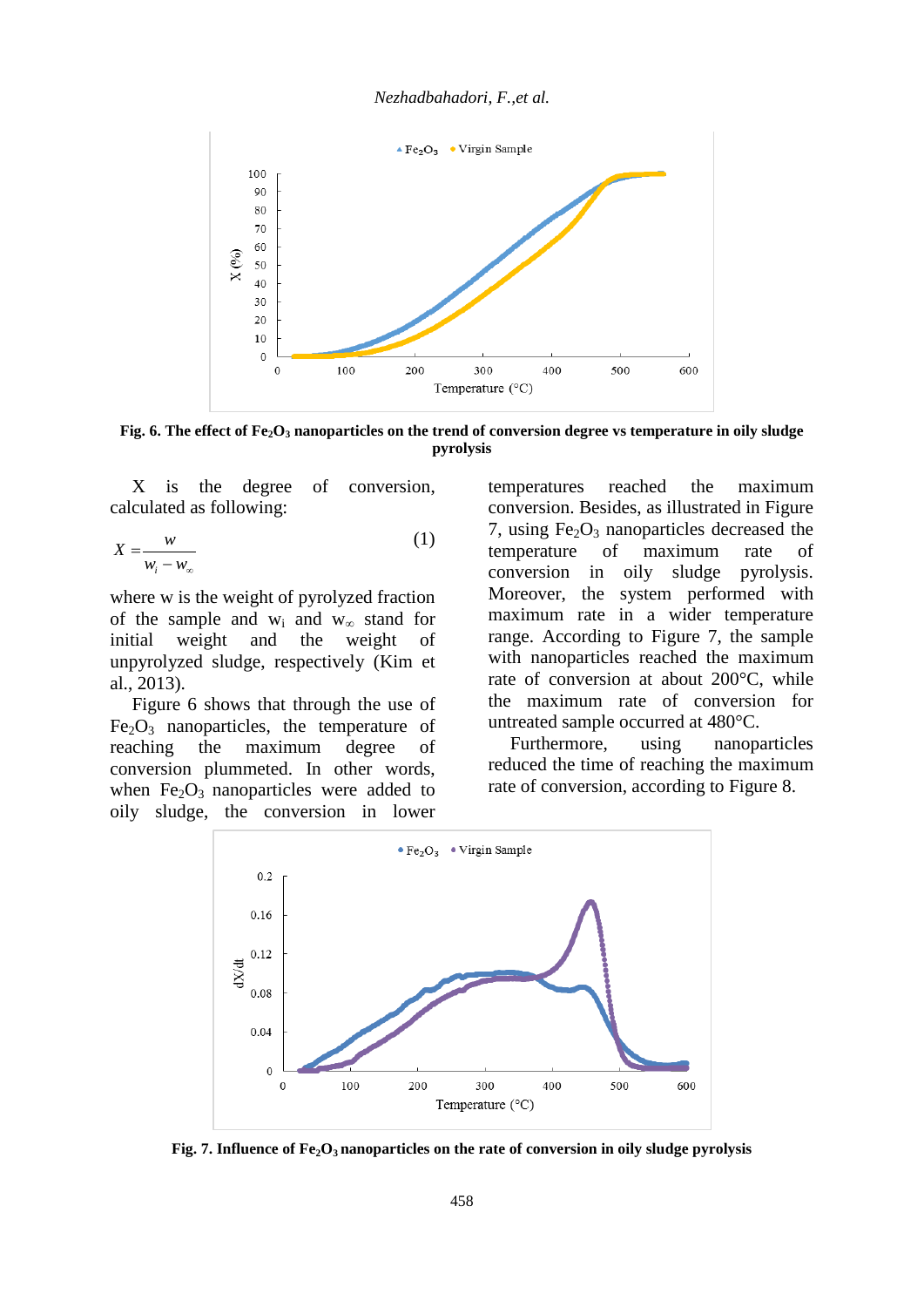

**Fig. 8. Effects of Fe2O<sup>3</sup> nanoparticles on the time of conversion in oily sludge pyrolysis**

It can be concluded from this figure that the system reached its maximum conversion in a shorter period of time, when nanoparticles were being used in comparison to the untreated sample. The time of maximum conversion for the sample with  $Fe<sub>2</sub>O<sub>3</sub>$  was about 1200 s, while for virgin sample is about 1400s.

The results of TGA for oily sludge with  $Fe<sub>2</sub>O<sub>3</sub>$  nanoparticles show that using nanoparticles has catalytic effect on oily sludge pyrolysis and can be a good method for sludge upgrading in order to obtaining higher degrees of conversion and hydrocarbon recovery percentage subsequently.

#### **CONCLUSION**

Oily sludge is a great environmental challenge as it has different hydrocarbons, e.g. asphaltene and aromatics. However, with an effective recovery method, not only can the destructive influences of oily sludge be mitigated, but hydrocarbon reuse can economically be beneficial also. Therefore, a proper method of sludge recovery is necessary. The present research studied feasibility of solvent extraction with toluene as the recovery method, using  $Fe<sub>2</sub>O<sub>3</sub>$  nanoparticles for sludge upgrade. Applying toluene for sludge recovery under the optimum condition can recover about 37% of the hydrocarbons, present in the oily sludge. Furthermore, using  $Fe<sub>2</sub>O<sub>3</sub>$ 

nanoparticles can noticeably increase recovery percentage in lower temperatures with sludge pyrolysis, due to its significant catalytic effect. Fe $2O_3$  nanoparticles provide appropriate surface area for hydrocarbon molecules to be adsorbed and separated from the sludge mixture during pyrolysis process.

#### **REFERENCES**

Almao, P. P. (2012). In situ upgrading of bitumen and heavy oils via nanocatalysis. The Canadian Journal of Chemical Engineering, 90, 320-329.

Ancheyta, J., Betancourt, G., Marroquın, G., Centeno, G., Castaneda, L., Alonso, F., Muñoz, J., Gómez, M. T. and Rayo, P. (2002). Hydroprocessing of Maya heavy crude oil in two reaction stages. Applied Catalysis A: General, 233, 159-170.

Azad, A., Uddin, S. A. and Alam, M. (2012). A Comprehensive study of di diesel engine performance withvegetable oil: an alternative biofuel source of energy. International Journal of Automotive and Mechanical Engineering (IJAME), 5, 576-586.

Bartilucci, M. P., Karsner, G. G. and Tracy III, W. J. (1989). Recycle of oily refinery wastes. Google Patents.

Box, G. E. and Draper, N. R. (1987). Empirical model-building and response surfaces, John Wiley and Sons.

Cambiella, A., Benito, J., Pazos, C. and Coca, J. (2006). Centrifugal separation efficiency in the treatment of waste emulsified oils. Chemical Engineering Research and Design, 84, 69-76.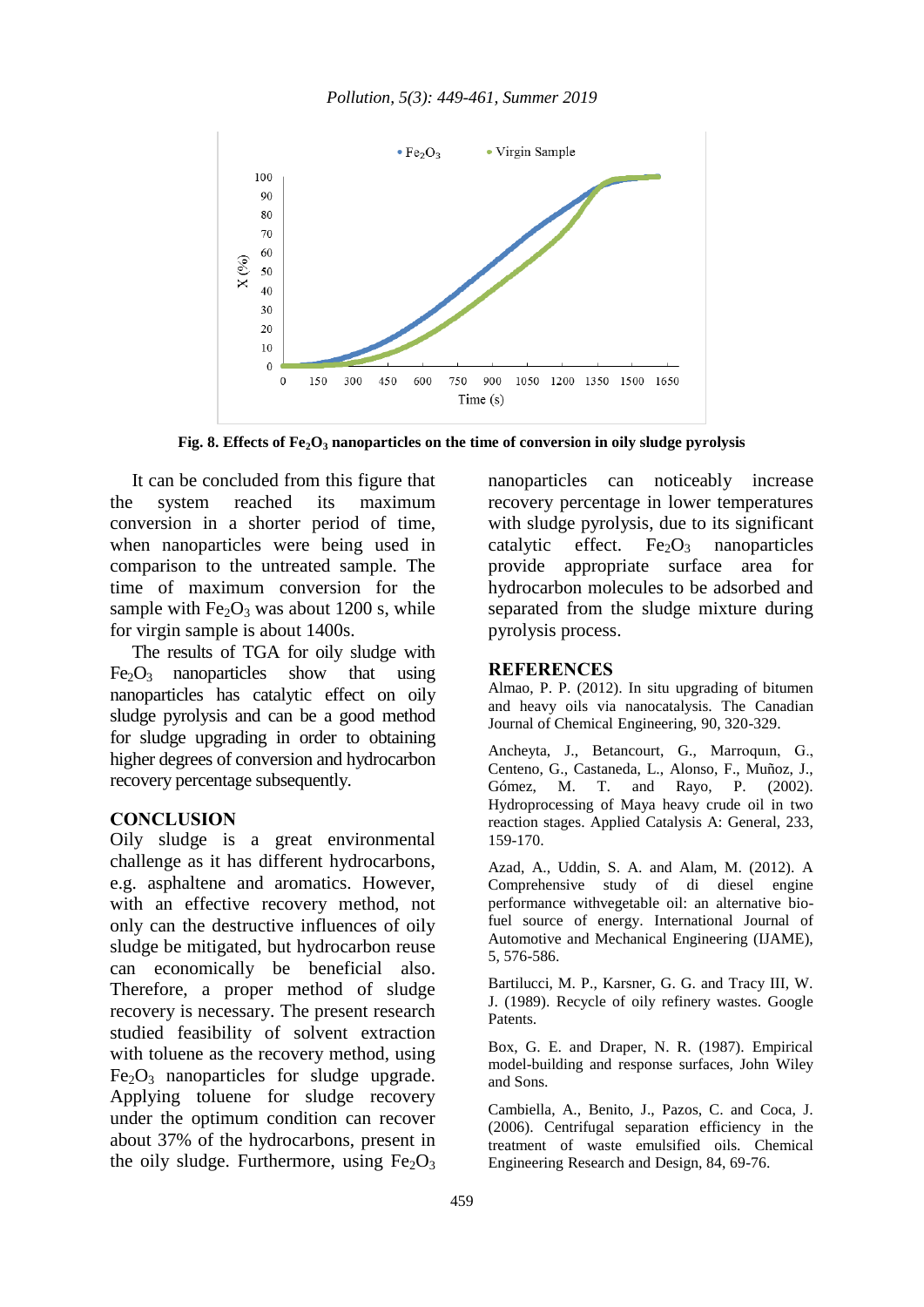Cho, I.-H. and Zoh, K.-D. (2007). Photocatalytic degradation of azo dye (Reactive Red 120) in TiO2/UV system: Optimization and modeling using a response surface methodology (RSM) based on the central composite design. Dyes and Pigments, 75, 533-543.

Demirbaş, A. (2003). Biodiesel fuels from vegetable oils via catalytic and non-catalytic supercritical alcohol transesterifications and other methods: a survey. Energy conversion and Management, 44, 2093-2109.

Elektorowicz, M. and Habibi, S. (2005). Sustainable waste management: recovery of fuels from petroleum sludge. Canadian Journal of Civil Engineering, 32, 164-169.

Erickson, D., Niesen, V. and Brown, T. Thermodynamic measurement and prediction of paraffin precipitation in crude oil. SPE Annual Technical Conference and Exhibition, (1993). Society of Petroleum Engineers.

Escobedo, J. and Mansoori, G. (1997). Viscometric principles of onsets of colloidal asphaltene flocculation in paraffinic oils and asphaltene micellization in aromatics. SPE Production and Facilities, 12, 116-122.

Faber, J. and Brodzik, K. (2017). Elemental analysis as an important tool for fuels and biofuels quality control. Combustion Engines, 56.

Fan, T., Wang, J. and Buckley, J. S. Evaluating crude oils by SARA analysis. SPE/DOE Improved Oil Recovery Symposium, (2002). Society of Petroleum Engineers.

Fang, H., Young, D. and Nesic, S. (2008). Corrosion of mild steel in the presence of elemental sulfur. CORROSION 2008.

Ferreira, S. C., Bruns, R., Ferreira, H., Matos, G., David, J., Brandao, G., Da Silva, E. P., Portugal, L., Dos Reis, P. and Souza, A. (2007). Box-Behnken design: an alternative for the optimization of analytical methods. Analytica chimica acta, 597, 179-186.

Guo, K., Li, H. and Yu, Z. (2015). Metallic nanoparticles for enhanced heavy oil recovery: promises and challenges. Energy Procedia, 75, 2068-2073.

Hu, G., Li, J. and Hou, H. (2015). A combination of solvent extraction and freeze thaw for oil recovery from petroleum refinery wastewater treatment pond sludge. Journal of hazardous materials, 283, 832-840.

Hu, G., Li, J. and Zeng, G. (2013). Recent development in the treatment of oily sludge from petroleum industry: a review. Journal of hazardous materials, 261, 470-490.

Kim, M.-J., Yoon, D.-S., Choi, C.-H., Choi, J.-T., Kwak, J.-W. and Park, S.-K. (2004). Method for removing sludge in crude oil tank and recovering oil therefrom. Google Patents.

Kim, S.-H. and Na, S.-W. (1997). Response surface method using vector projected sampling points. Structural safety, 19, 3-19.

Kim, S.-S., Kim, J., Jeon, J.-K., Park, Y.-K. and Park, C.-J. (2013). Non-isothermal pyrolysis of the mixtures of waste automobile lubricating oil and polystyrene in a stirred batch reactor. Renewable energy, 54, 241-247.

Klein, G. C., Angström, A., Rodgers, R. P. and Marshall, A. G. (2006). Use of saturates/aromatics/resins/asphaltenes (SARA) fractionation to determine matrix effects in crude oil analysis by electrospray ionization Fourier<br>transform ion cyclotron resonance mass transform ion cyclotron resonance mass spectrometry. Energy and fuels, 20, 668-672.

Kord, S. and Ayatollahi, S. (2012). Asphaltene precipitation in live crude oil during natural depletion: Experimental investigation and modeling. Fluid Phase Equilibria, 336, 63-70.

Lazar, I., Dobrota, S., Voicu, A., Stefanescu, M., Sandulescu, L. and Petrisor, I. (1999). Microbial degradation of waste hydrocarbons in oily sludge from some Romanian oil fields. Journal of Petroleum Science and Engineering, 22, 151-160.

Lima, C., Lima, R., Silva, E., Castro, K., Chiavone Filho, O., Soares, S. and Araújo, A. (2014). Analysis of petroleum oily sludge produced from oil-water separator. Revista Virtual de Química, 6, 1160-1171.

Lin, S.-Y., Liu, S.-W., Lin, C.-M. and Chen, C.-H. (2002). Recognition of potassium ion in water by 15-crown-5 functionalized gold nanoparticles. Analytical chemistry, 74, 330-335.

Liu, G., Song, H. and Wu, J. (2015). Thermogravimetric study and kinetic analysis of dried industrial sludge pyrolysis. Waste management, 41, 128-133.

Liu, W.-T. (2006). Nanoparticles and their biological and environmental applications. Journal of bioscience and bioengineering, 102, 1-7.

Mao, X., Jiang, R., Xiao, W. and Yu, J. (2015). Use of surfactants for the remediation of contaminated soils: a review. Journal of hazardous materials, 285, 419-435.

Mofijur, M., Masjuki, H., Kalam, M. and Atabani, A. (2013). Evaluation of biodiesel blending, engine performance and emissions characteristics of Jatropha curcas methyl ester: Malaysian perspective. Energy, 55, 879-887.